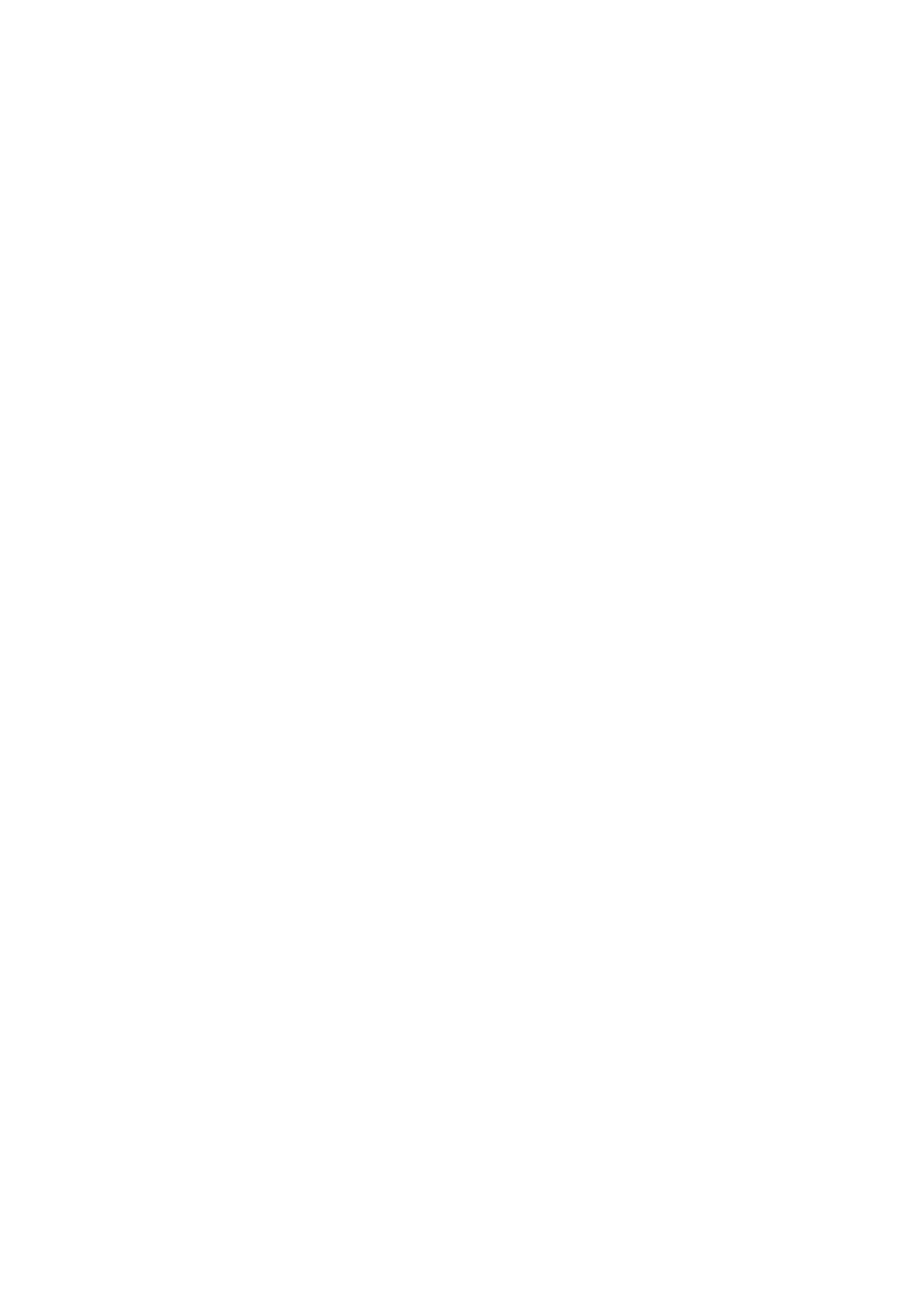

**GOBIERNO** DE ESPAÑA

### 1. Measures supporting the health response

Meeting

#### **General**

- Amendment of the law so that the Supreme Court can examine and establish case-law on healthcare legislation that enables the authorities to set limitations or restrictions on fundamental rights despite the state of emergency having been lifted.
- $-$  Holding of 51 meetings by the National Health System's Interterritorial Council during 2021.
- Inclusion, in component 18 of the Recovery, Transformation and Resilience Plan (RTRP), of the creation of the State Public Health Centre within the framework of the reform of the public health system.

#### Vaccination

- Approval of up to nine updates to the Vaccination Strategy in the framework of the National Health System's Interterritorial Council.
- Distribution of 85.5 million vaccine doses to Spain's Autonomous Communities, thereby enabling them to administer 83.9 million doses. At 20 June 2021, 91.8% of the target population in Spain has received at least one dose of the vaccine. 89.7% of the target population has been fully vaccinated. 84.24% of people aged 70 or older have received a third dose; this percentage is 61.14% among people aged 60 to 69.
- Approval by the Public Health Commission of the recommendation to administer a booster dose to people aged 50 or older, starting with the older members of this group, and afterwards, people aged 40-49 may be administered booster doses. Booster doses will also be administered to persons considered of high risk, to healthcare and social care personnel, to nursing home residents, and to people who received the Janssen vaccine.

The Commission has also approved the administration of these booster doses to people under the age of 60 who received homologous AstraZeneca vaccination as their primary vaccination. The booster doses will be administered to this group three months after their latest dose.

 Approval of the inclusion of children aged 5-11 in the Covid-19 vaccination strategy. 3.3 million children of this age may thus receive protection against Covid-19.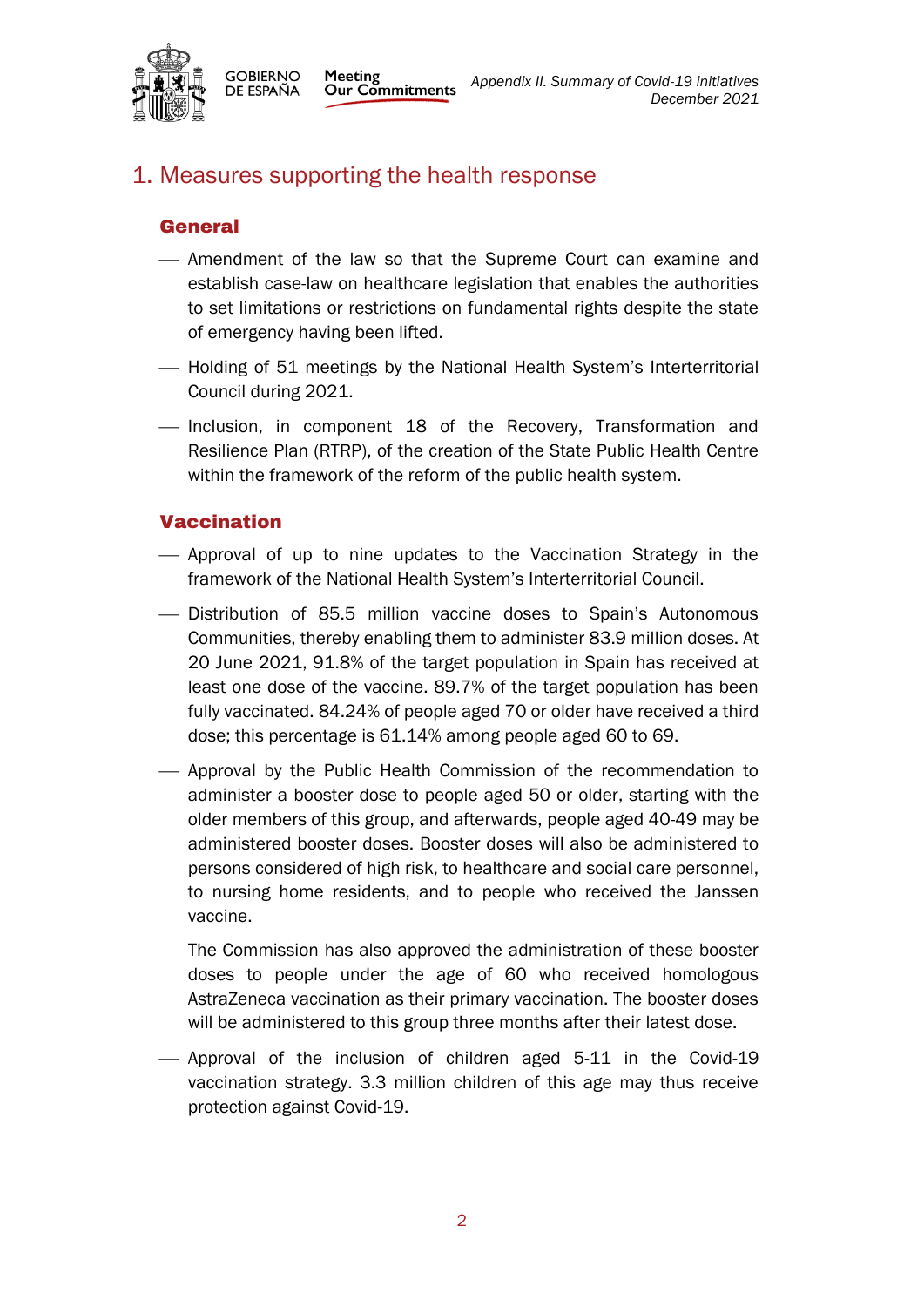

**GOBIERNO** DE ESPAÑA

- Distribution of more than 1.3 million paediatric vaccines to the Autonomous Communities and Autonomous Cities.
- Granting of aid to the Biofabri company totalling nearly 3 million euros (of which 300,000 euros was direct aid) to increase its capacity to manufacture the antigen of the NOVAVAX Covid-19 vaccine at its installations in Galicia. The European Medicines Agency has recommended that commercialization of this vaccine be authorized.
- Undertaking of a clinical trial to assess the option of administering the Pfizer vaccine, as a second dose, to people whose first dose was the AstraZeneca vaccine.
- Signing of a protocol to make it easier for the private health insurance companies that collaborate with the Social Security system to provide their human and material resources to help with the vaccination process.

#### Material, health and human resources

- Increase in the volume of the strategic reserve of medicines, medical devices, and personal protective equipment, as well as of their storage and distribution.
- Update of the Covid-19 early detection, surveillance and control strategy.
- Update of the risk assessment indicators and alert levels for Covid-19 transmission.
- Implementation of measures enabling retired health professionals to voluntarily join health services, making their appointment compatible with their retirement pension. Measures have also enabled public and private healthcare centres to hire physicians and nurses to carry out healthcare duties relating to Covid-19 while keeping their retirement entitlements, thus guaranteeing the rights of retirees.
- Implementation, on an exceptional and transitional basis, of measures enabling the Autonomous Communities, INGESA (National Healthcare Management Institute) and the Ministry of Defence to hire health professionals with specialist qualifications obtained in non-EU-Member States who hold a report from the Assessment Committee.
- Retroactive recognition of contagion with Covid-19 as an occupational disease for health workers rendering services at health centres and social care centres who have contracted the virus.
- Extension until 30 June 2022 of a super-reduced 4% VAT rate on intra-EU deliveries, imports and purchases of disposable surgical face masks. And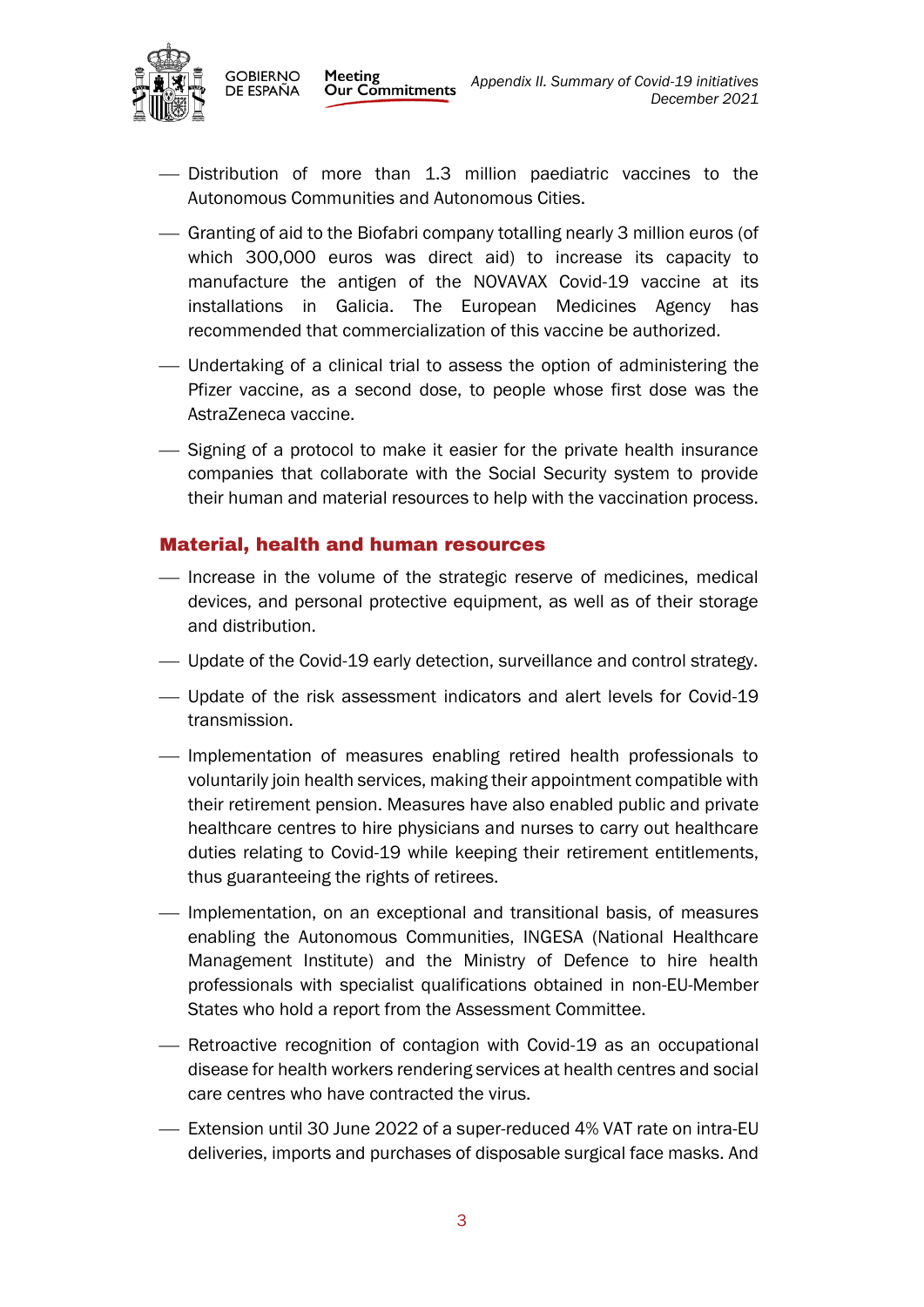



**GOBIERNO** DE ESPAÑA

of a 0% VAT rate on healthcare materials to combat the coronavirus aimed at public entities, non-profit-making entities and hospitals.

- Distribution of over 50 million surgical face masks to social entities and to the Spanish Federation of Municipalities and Provinces (FEMP), aimed at the most vulnerable people.
- Organization of corridors to enable convoys of trucks to complete their itineraries and deliver their goods in order to guarantee the supply of items necessary for health reasons—especially of vaccines against Covid-19 and of food—and to ensure that personnel assigned to critical infrastructure and essential services were present in their places of work.
- Development of digital health services, promoting the inter-operability of health data in the European and national spheres. Scorecards have been made available for monitoring the Comprehensive Vaccination Management Plan.

#### **Mobility**

- Approval of the digital Covid certificate agreed jointly by the European Commission, the Council and the European Parliament. The certificate entered into force on 7 June in Spain and on 1 July in the EU. More than 38 million of certificates have been issued throughout 2021.
- Agreement to eliminate the limitations on access to airport terminals located in Spain.
- Modification of the criteria for the temporary restriction of non-essential travel from third countries into the European Union and Schengen partner countries.
- Establishment of exceptional measures to limit the spread of and contagion with Covid-19, with the limitation of direct flights and passenger ships between the United Kingdom and Spanish airports and ports; flights between the Federative Republic of Brazil and the Republic of South Africa and Spanish airports; and flights between certain countries in southern Africa and Spanish airports.
- Establishment of quarantine conditions for people coming from the Republic of India and other high-risk countries upon arriving in Spain.
- Establishment of health screening measures for international passengers to prevent the introduction of infection vectors for SARS-CoV-2 and its variants, with the aim of ensuring that, while maintaining the levels of security in the checks carried out on people arriving in Spain, especially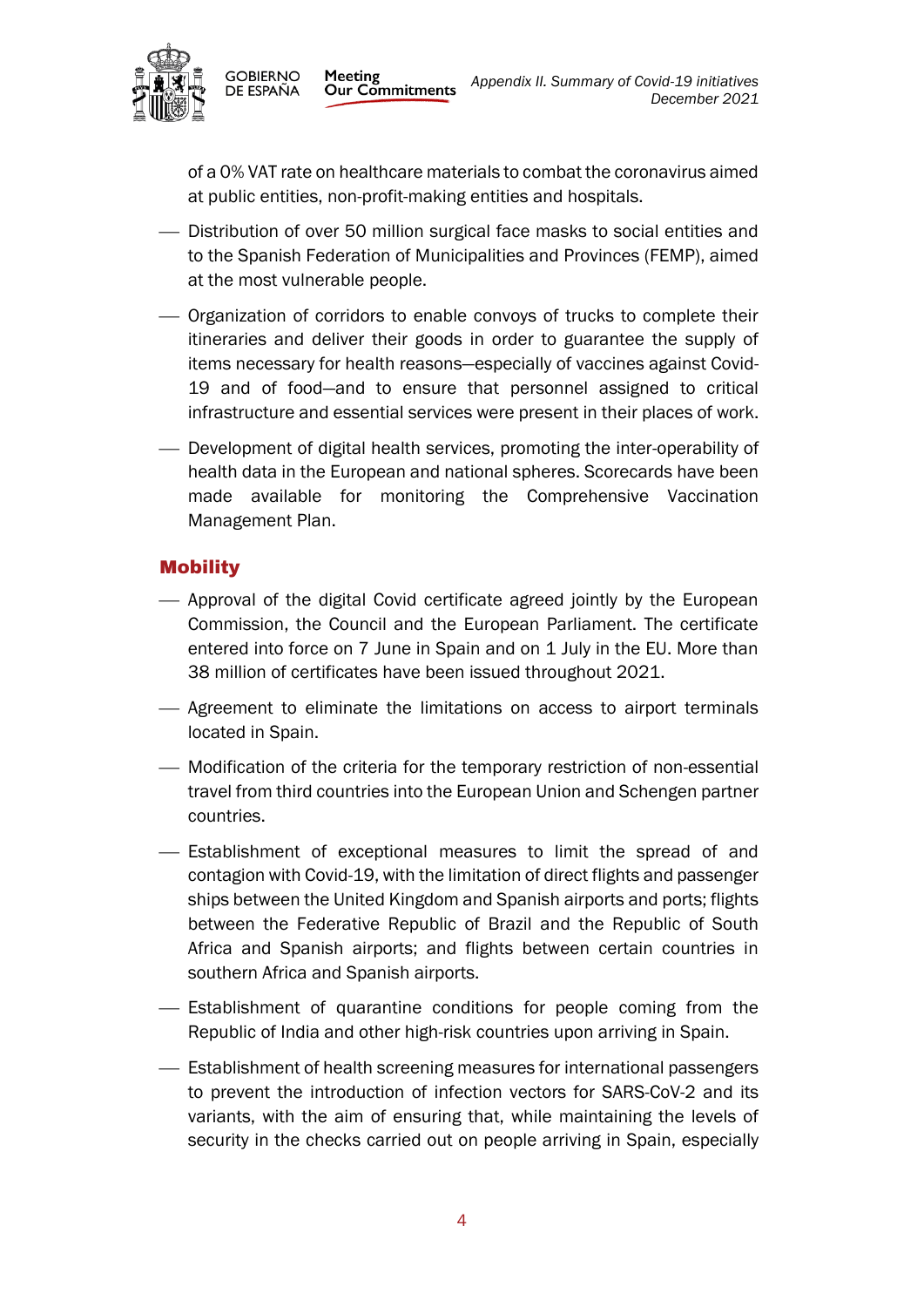

those coming from risk countries, these checks are carried out as efficiently as possible.

 Development of the Spain Travel Health-SpTH information system that will permit the verification of the digital certificates that may be activated in the framework of the European Union.

#### Protection and information

**GOBIERNO** DE ESPAÑA

- Establishment, on a temporary basis, of the mandatory use of face masks for people aged 6 or older in public outdoor spaces, regardless of the possibilities for social distancing, with certain exceptions, to combat the sixth wave of Covid-19.
- $-$  Strengthening of the Autonomous Communities' vaccination and tracing mechanisms with teams from the Armed Forces. Hospitals of the Military Healthcare Network have been made available to intensify and accelerate the vaccination process as a result of the sixth wave.
- Publication of Covid-19-related prevention, hygiene, and health promotion measures for universities in the 2021-2022 academic year.
- Approval of the use of medical devices for "in vitro" diagnosis, to regulate the retail sale and advertising of Covid-19 self-diagnosis products.
- Government approval of a certain degree of flexibility with regard to the use of face masks in outdoor spaces.
- Promotion by the National Health System's Interterritorial Council of coordinated response actions for controlling the pandemic.
- Establishment of the information and commercialization requirements regarding hygienic face masks.
- Launch of a mobile app improving the Face Mask Purchasing Guide and adding new functionalities, such as that of monitoring the product's usage.
- Description, in an agreement, of activities that are incompatible with the use of face masks.
- Approval, in the framework of the National Health System's Interterritorial Council together with the Sectoral Conference on Education, of the protocol on health and hygiene measures for a safe school year and for 100% face-to-face learning in 2021-2022, which can be adapted as the pandemic evolves.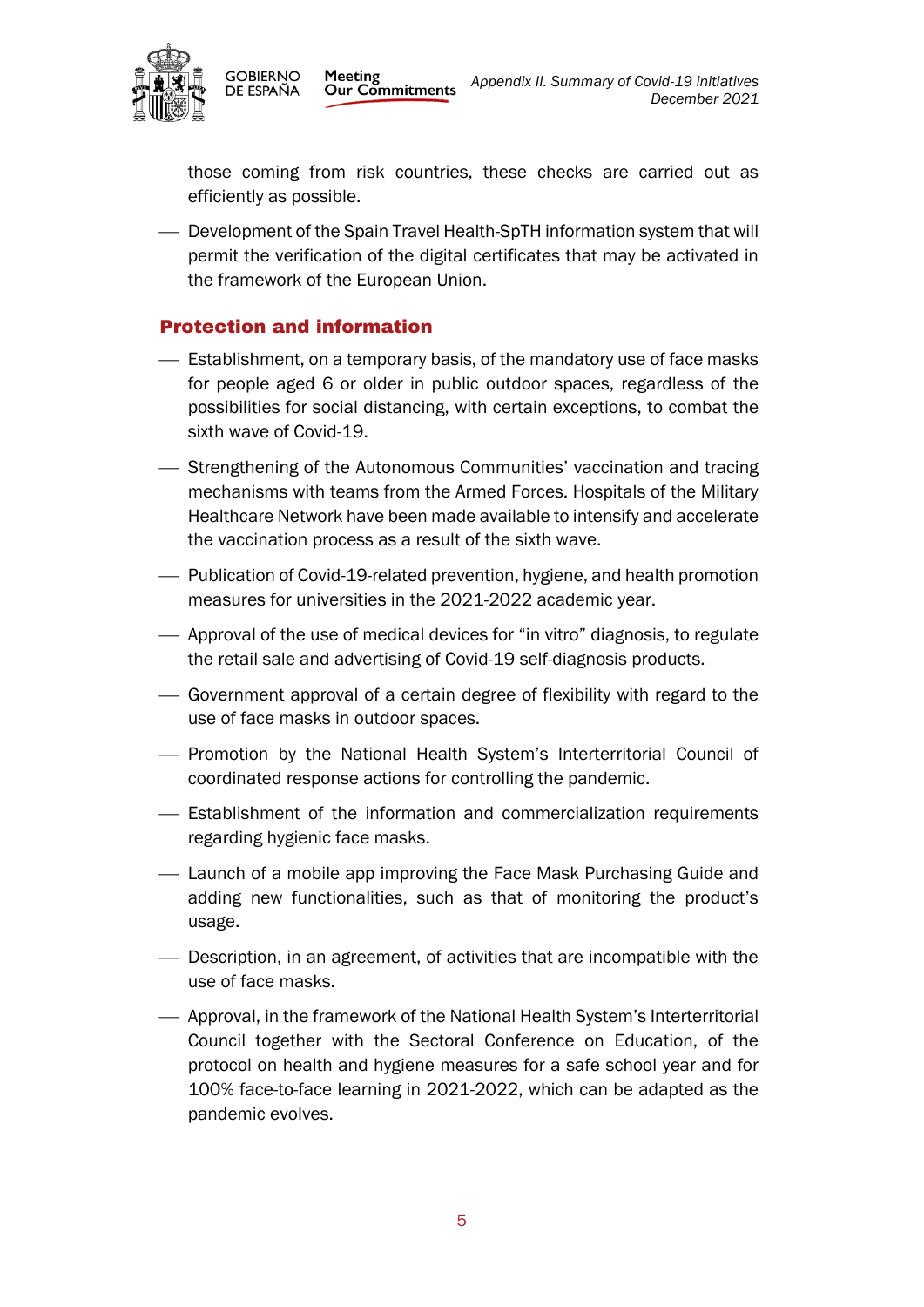

**GOBIERNO** DE ESPAÑA

- Updating of prevention, hygiene and health promotion measures against Covid-19 at universities, with a view, also, to preparing preventive measures against Covid-19 for the 2021 university entrance exams.
- Organization of three seminars in a local web environment in collaboration with the Spanish Federation of Municipalities and Provinces and the Spanish Network of Healthy Cities on: Covid-19 vaccination, pandemic fatigue, and community action on health.
- Publication of the Community Action on Health guide, in which different social and municipal agents and agents from the sphere of health have participated.

#### Research unrelated to vaccination

- Agreement reached with the World Health Organization to grant an open licence for a Covid-19 test developed in Spain by Spanish National Research Council (CSIC) scientists.
- Approval of funding amounting to almost 15 million euros for phases IIb/III of the Spanish Hipra vaccine trials.
- Award to the CNM-ISCIII (National Centre for Microbiology Carlos III Health Institute) of the "Improvement of Sequencing Infrastructure and Capabilities to respond to the Covid-19 pandemic" in the framework of the HERA (European Health Emergency Preparedness and Response Authority) initiative and the ECDC (European Centre for Disease Prevention and Control), which will strengthen these sequencing and variant analysis efforts.
- $-$  Development by CSIC of an ultrasound test to evaluate the effectiveness of anti-Covid face masks.
- Publication of three analysis reports on the effectiveness of vaccination throughout 2021 by the Directorate-General for Public Health, the National Epidemiology Centre of the Carlos III Health Institute, and the Spanish Agency for Medicines and Medical Devices, the latest on 17 December.
- Continuation of work by CSIC on three Covid-19 vaccine prototypes. The Spanish vaccine will foreseeably be put on the market in the second half of 2022.
- Approval of the Protocol for Integrating Genome Sequencing into SARS-CoV-2 surveillance.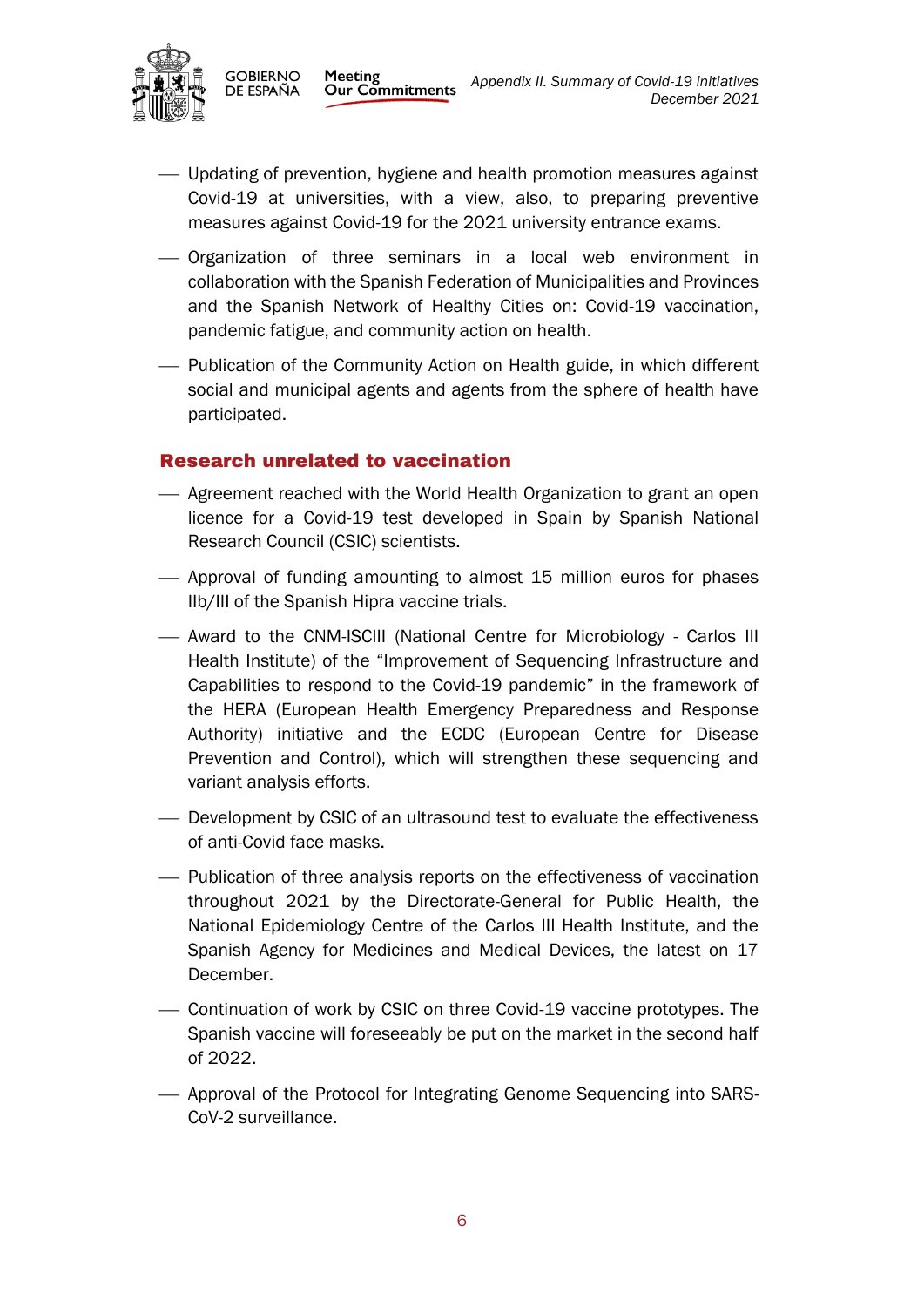

**GOBIERNO** 

DE ESPAÑA

- Participation by Spain, through ISCIII (Carlos III Health Institute), in a European project for research into variants of SARS-CoV-2 and vaccine development.
- $-$  Increase in the budget for ISCIII's Strategic Action on Health, and strengthening of the National Centre of Epidemiology and the National Centre of Microbiology.
- Financing by the Centre for Development of Industrial Technology (CDTI) of 24 corporate R&D&i projects dedicated to combating the pandemic.
- Promotion of data analytics that enabled the creation of predictive models for monitoring positivity to the SARS-CoV-2 virus in Spain.
- $-$  Initiation by ISCIII of the procedure for installing a Biosafety Level-4 laboratory, and creation of the National Centre for Advanced Therapies and of the Spanish Biobank Network.

#### Other measures

- Presentation of the 2021-2024 Action Plan on Mental Health and Covid-19, which will have a financial allocation of 100 million euros, to mitigate the impacts of the pandemic.
- Donation to COVAX of more than 30 million doses of Covid-19 vaccines before the end of 2021, more than [7.5 million of which have arrived in](https://www.lamoncloa.gob.es/presidente/actividades/Paginas/2021/220921-sanchez_cumbre.aspx)  [Latin America,](https://www.lamoncloa.gob.es/presidente/actividades/Paginas/2021/220921-sanchez_cumbre.aspx) and presentation of the "Vaccines for All" non-paper focused on three pillars: transfer of knowledge and technology; increased production of vaccines at the global level; and faster distribution. Moreover, Spain has committed to continue donating up to 50 million doses of vaccines during the first quarter of 2022.
- Implementation of the procedure to apply for and issue digital Covid certificates of vaccination, of diagnosis and of recovery in the sphere of the Ministry of Defence.
- Approval of the distribution of 13 million euros aimed at improving the Public Health Surveillance Network.
- Decision by the Interterritorial Council to create a Digital Health Committee that will contribute to co-governance with the Autonomous Communities and the interoperability of all projects in this sphere.
- Approval of a plan for universal access to "vaccine solidarity" to contribute to the vaccination of the global population.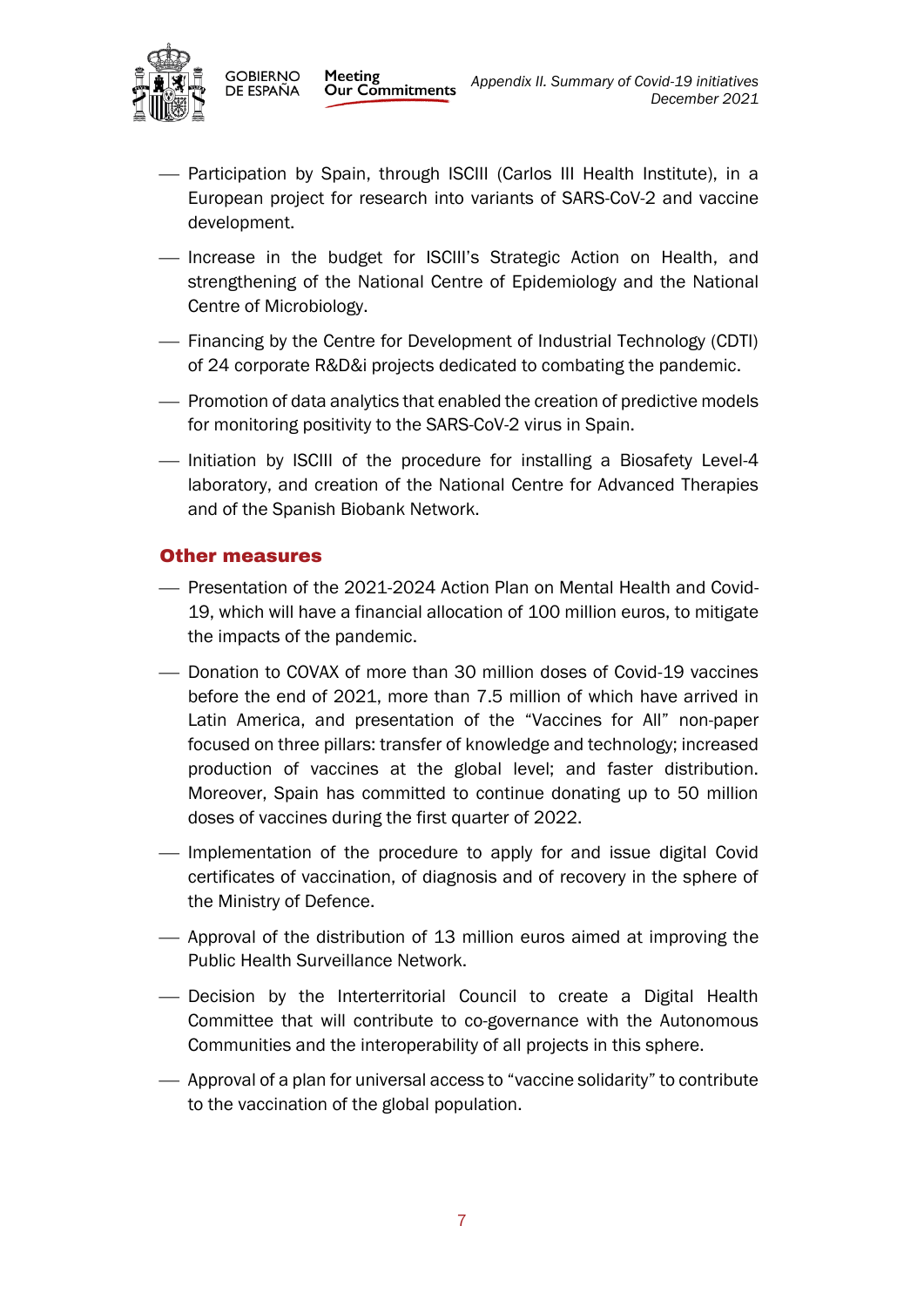

**GOBIERNO** DE ESPAÑA

- Efforts are being made to obtain data on the impact of the Covid-19 pandemic on Spain's national defence industrial base, to identify and evaluate the consequences of the health crisis for the sector and how it might affect its industrial capacities—paying particular attention to the areas of knowledge of strategic interest for defence—and, where applicable, to propose measures to counter any undesirable effects.

## 2. Employment and social measures

- Conclusion of three labour agreements protecting employment reached between the Government and social partners: Agreement IV in January, Agreement V in May, and Agreement VI in September. Thanks to these agreements, the furlough schemes (ERTEs) have been extended until 28 February 2022 as a mechanism for protecting jobs and avoiding other, external measures for providing greater flexibility. These Agreements entail a commitment to maintaining jobs and while availing of the aforementioned furlough schemes companies may not distribute dividends, nor dismiss workers on the grounds of the Covid-19 pandemic.
- Extension of the MECUIDA plan, which sets forth measures for work-life balance, until 28 February 2022.
- Extension, until 30 November 2021, of the deadline for lessors and owners of housing affected by the extraordinary suspension measures to submit an application for compensation.
- Extension, until 28 February 2022, of the measures to protect the unemployed.
- Extension, until 28 February 2022, of the suspension of proceedings to evict tenants in vulnerable situations, of the extraordinary extension of lease contract periods and of the option to apply for a moratorium or partial pardoning of rental payments, when the lessor is a public company or public housing entity or is an owner of 10 or more properties.
- Extension, until 28 February 2022, of the guarantee of supply of water, electricity and natural gas to vulnerable consumers, which was conditional upon the state of emergency remaining in force. The time period corresponding to the right to a subsidized rate (*bono social*) has also been extended, as has the period for which these consumers are considered vulnerable.
- Maintenance, until 28 February 2022, of the consideration as essential services of public information services, advisory services, tele-assistance,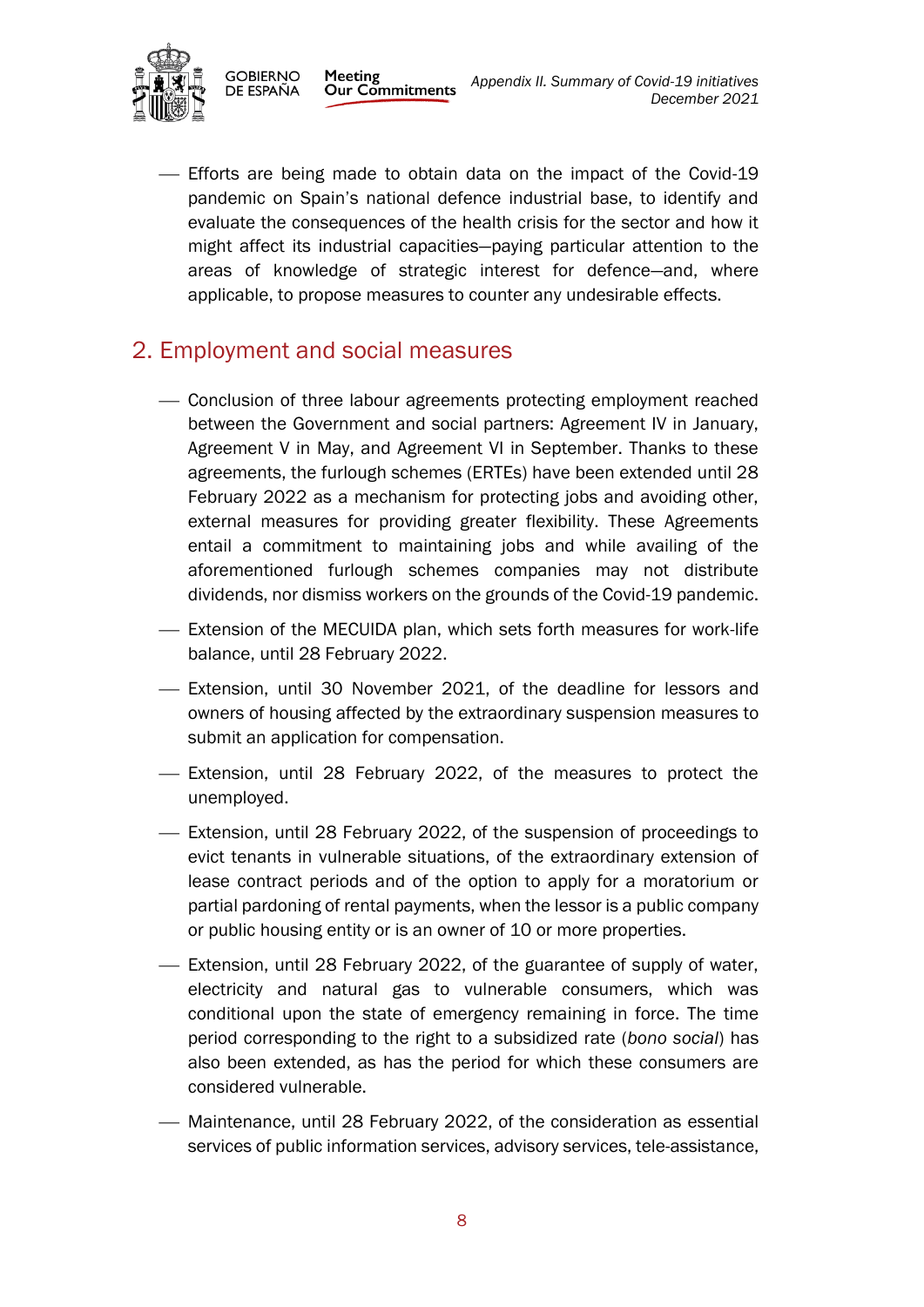

comprehensive social assistance, shelter for victims of all forms of violence against women, including victims of trafficking for the purpose of sexual exploitation, and the online monitoring system relating to gender violence.

- Extension, until 28 February 2022, of the period during which entertainers, technical and auxiliary personnel of the cultural sector, and bull-fighting professionals are entitled to unemployment benefit.
- Regulation of the direct award of grants to cinema owners.
- Establishment of a system of extraordinary assistance (i) to the sector engaged in the conservation-restoration of Spanish Historical Heritage, (ii) to contemporary Spanish art, and (iii) to the economic sector linked to museums and to heritage maintenance, as a consequence of the negative impact of the health crisis.
- Announcement of a decision to award grants totalling 10 million euros to basketball and handball clubs that were scheduled to participate in the ACB and ASOBAL Leagues during the 2019-2020 and/or 2020-2021 seasons. This is the first line of grants for sports clubs awarded by the National Sports Council (CSD) to mitigate the impact of the Covid-19 pandemic on the revenue generated by ticket sales for sports events in recent months.
- Amendment of the minimum income scheme, extending its coverage to a greater number of people and to include situations not initially envisaged.
- Extension of the interruption of the calculation of the duration of suspended temporary contracts.
- Granting of permission to furloughed taxpayers to settle any personal income tax payable in instalments.
- Regulation of remote working in the Justice Administration, followed by the formalization of an agreement with the trade unions of the sector: STAJ and CCOO.
- Formalization with the trade unions of the general principles for greater adoption of remote working in the General State Administration. Remote working will be voluntary and reversible, and any personnel who opt to work remotely will have the same rights and duties as personnel working on site.
- Adoption of measures aimed at streamlining the processing of citizens' Social Security applications and at preventing delays in the recognition of benefits to which they may be entitled.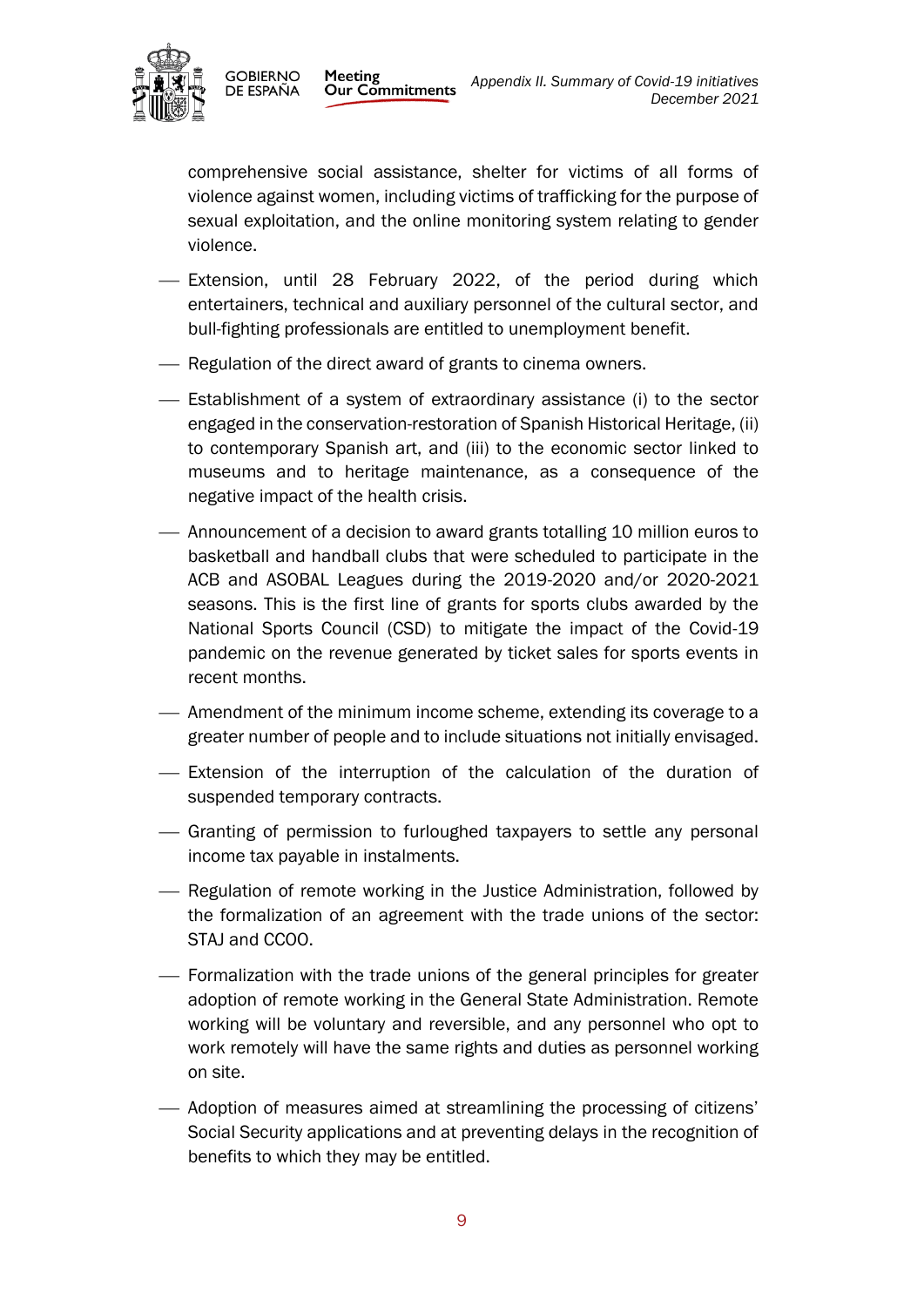

**GOBIERNO** DE ESPAÑA

- Extension of the moratorium period granted to families on mortgage and non-mortgage debt, improving the sufficiency of their resources.
- Extension of the periods during which people living in rental property as their main residence can have access to loans guaranteed and subsidized by the State.
- Approval of a regulation establishing the procedure for the use of the resources of the 2018-2021 National Housing Plan to award compensation to housing property owners in certain circumstances involving the suspension of evictions of tenants in vulnerable situations with no alternative accommodation options during the pandemic.
- Renewal of associate professors' contracts, exempting them—on an exceptional basis—from the requirement to provide accreditation of having carried out a non-university-related activity during the 2021-2022 academic year.

#### Specific measures aimed at self-employed workers

- Extension, until 28 February 2022, of the extraordinary benefit for cessation of activity for self-employed workers.
- $-$  Introduction of measures making it easier for self-employed workers who pay tax following the objective assessment method to receive the benefit for cessation of activity, on considering, in principle, that their revenues will have fallen, eliminating the requirement to provide evidence of said fall in revenues.
- Exoneration of self-employed workers from the obligation to pay Social Security contributions from the first day of the month in which they applied for the extraordinary benefit for cessation of activity.

### 3. Economic reactivation measures

#### General measures

- Establishment of an extension during the 2021 tax year of the exclusion of losses incurred in 2020 as a criterion for the dissolution of limited companies, to help curb the economic impact of the health crisis by giving companies additional time, as well as access to public or private financing, enabling them to gradually recover their ordinary activity.
- Extension, until 31 December 2022, of the suspension of the liberalization scheme for foreign investments, in certain sectors, from EU and EFTA (European Free Trade Association) countries in listed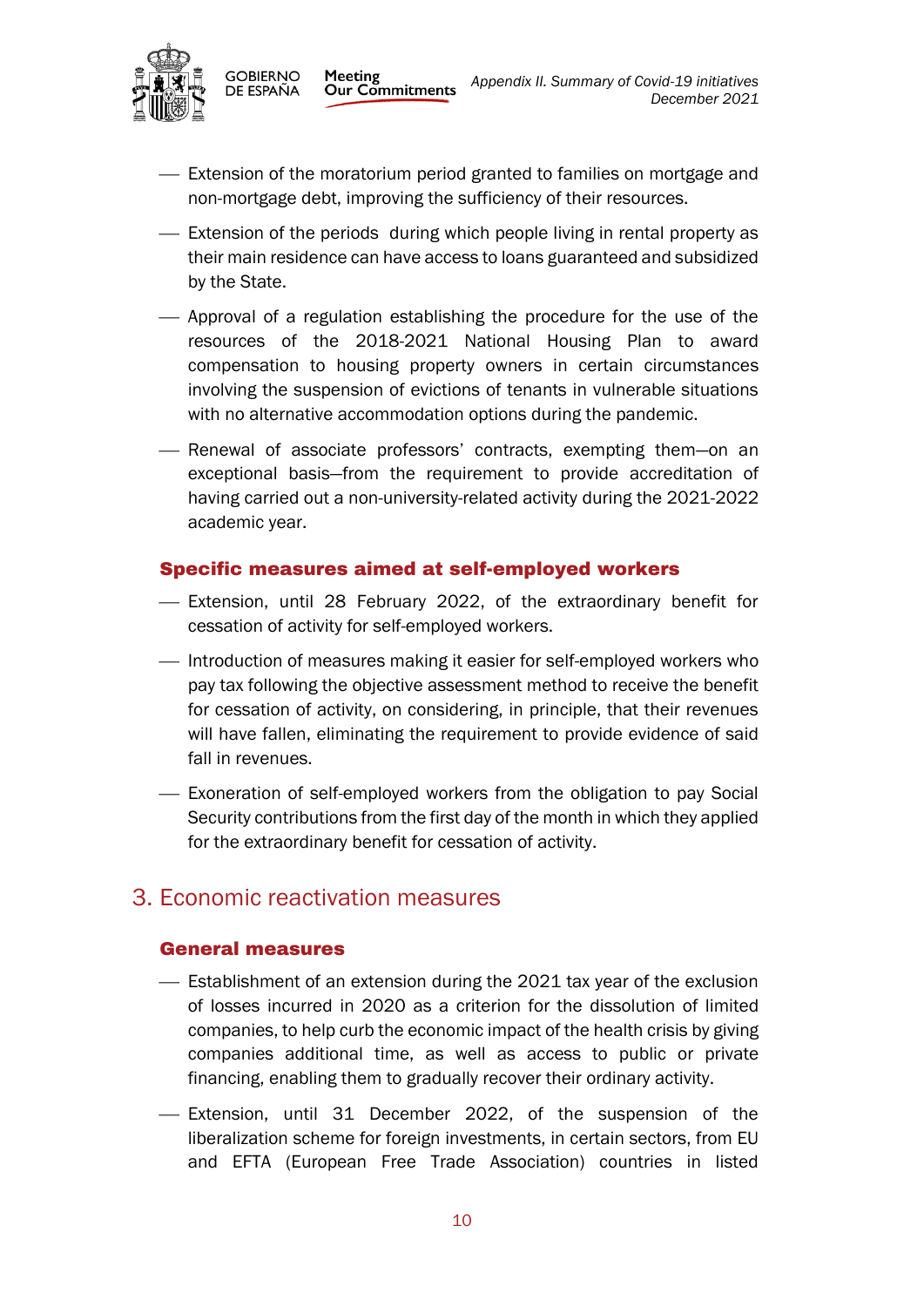

**GOBIERNO** DE ESPAÑA

companies in Spain, or in unlisted companies if the investment exceeds 500 million euros.

- Continued validity, until 30 June 2022, of recapitalization funds for companies managed by SEPI (State-owned Holding Company) and COFIDES (State-owned Trading Company).
- Extension, until 30 June 2022, of the moratorium on the automatic triggering of insolvency proceedings, in order to give those companies experiencing the greatest difficulties as a result of the pandemic additional time in which to restore their equity balance, thus preventing avoidable insolvency proceedings.
- Approval of the 2021-2022 Action Plan for the internationalization of the Spanish economy.
- Regulation of the option, for those public limited companies that have not been able to amend their statutes, to continue to hold general shareholders' meetings online during 2021, provided that the identification of any shareholders exercising their right to vote is guaranteed and that shareholders are offered the option of participating in the meeting via different channels.

#### Direct aid, financial aid and guarantees

- Extension, until 1 June 2022, of the deadline for companies and selfemployed workers to apply for Guarantee Facilities; and, moreover, raising of the accumulated aid threshold, from 1.8 million euros to 2.3 million euros per beneficiary. In this context, 30 June 2022 has been set as the deadline for granting public guarantees to meet the liquidity and investment needs of companies and self-employed workers.
- Creation of a new line of direct aid furnished with 7 billion euros for selfemployed workers and companies whose activity has been negatively affected by the pandemic and whose income has fallen by more than 30% with respect to 2019. This aid will be used to settle debts and to make payments to suppliers and other creditors.
- Activation of a 3 billion euros line of financing to enable the conversion into transfers of a certain volume of State guarantees for loans for those companies and self-employed workers hit hardest by the crisis.
- Creation of a new, 1 billion euro recapitalization fund to support companies that are viable but that are facing solvency problems due to the Covid-19 pandemic and that are not eligible to receive funding from SEPI. The terms regarding access to the initial fund have been modified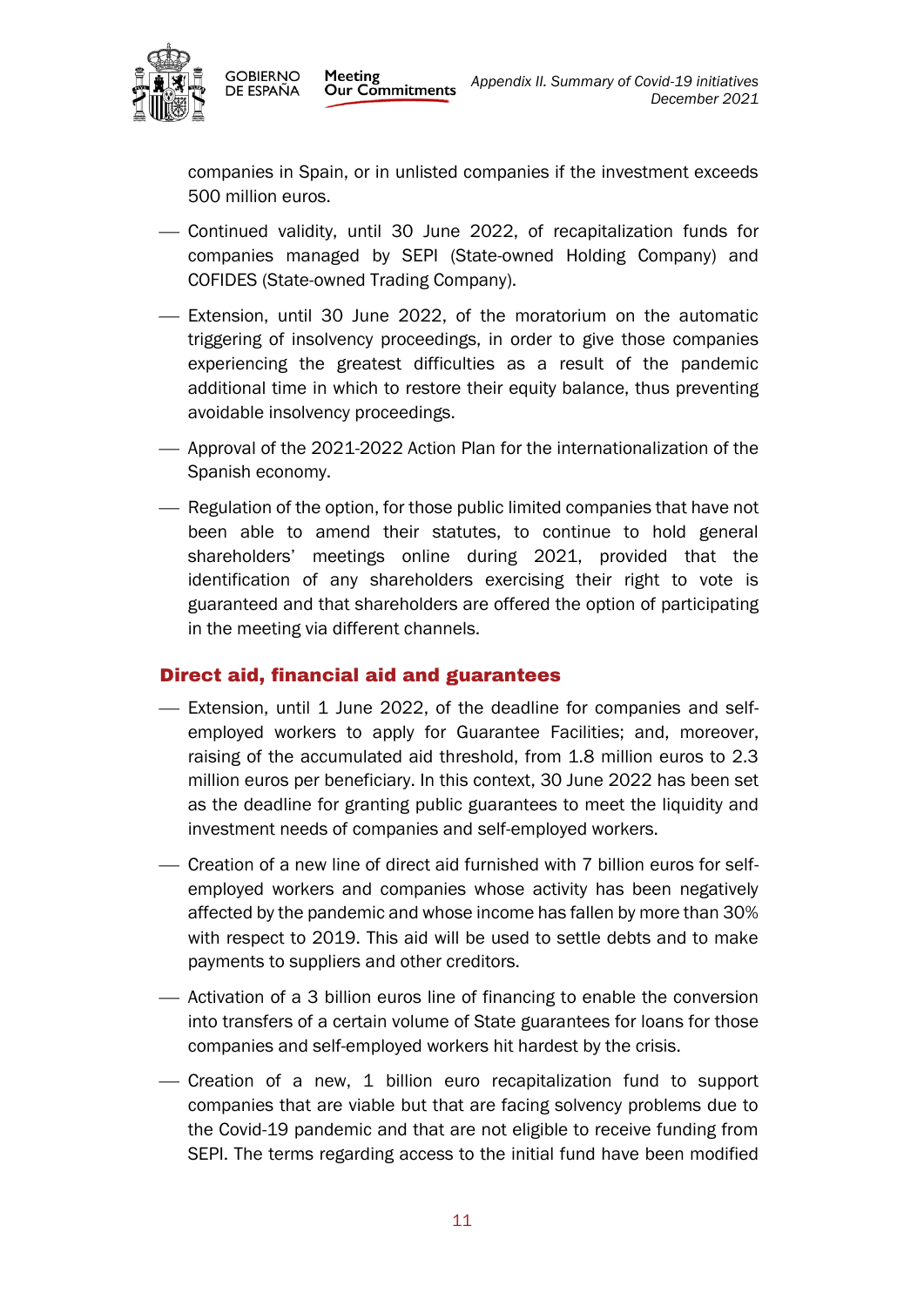



**GOBIERNO** 

DE ESPAÑA

as regards the net consolidated turnover defining eligible medium-sized enterprises, and to eliminate the requirement of a 20% drop in turnover in 2020 with regard to 2019. Additionally, the minimum amount per beneficiary has been reduced in the case of SMEs.

- Extension to four months of the interest-free deferral of tax debts and extension of the repayment periods for public loans managed by the Secretariat-General for Industry and SMEs.
- Adoption of exceptional measures during 2021 and 2022 as regards the settlement of debt obligations with the State (excluding tax or customs duties), allowing debtors to defer loan repayments or to pay in instalments, and waiving the requirement for a guarantee.
- Extension of the application period and adaptation of the conditions regarding guarantees regulated in earlier legislation, and implementation of the scheme for collecting the guarantees executed.
- Decisions authorizing the Management Board of the Fund for Supporting the Solvency of Strategic Companies.
- Decision approving the Code of Good Practices for the renegotiation framework for clients with guaranteed financing provided for in prevailing legislation.

#### Sectoral measures

- Approval of the creation of 56 judicial units corresponding to the 2021 programme, and of four posts of regionally appointed judges in order to alleviate the accumulation of lawsuits caused by the health crisis.
- Reactivation of all control and coordination measures with the Autonomous Communities, to minimize the health risks deriving from Covid-19 during the coming agricultural seasons.
- Approval of an Urgent Plan for the national aeronautical sector and publication of the first call for grant applications of the Technological Aeronautical Programme, with 35 million euros in grants.
- Improvement of the conditions of the financing awarded to the cultural sector by the Mutual Guarantee Society for the Audiovisual Sector.
- Extension of the periods for implementing projects financed by the Secretariat-General for Industry and SMEs, and for the loans awarded by Emprendetur to companies in the tourism sector, with the aim of strengthening companies' solvency.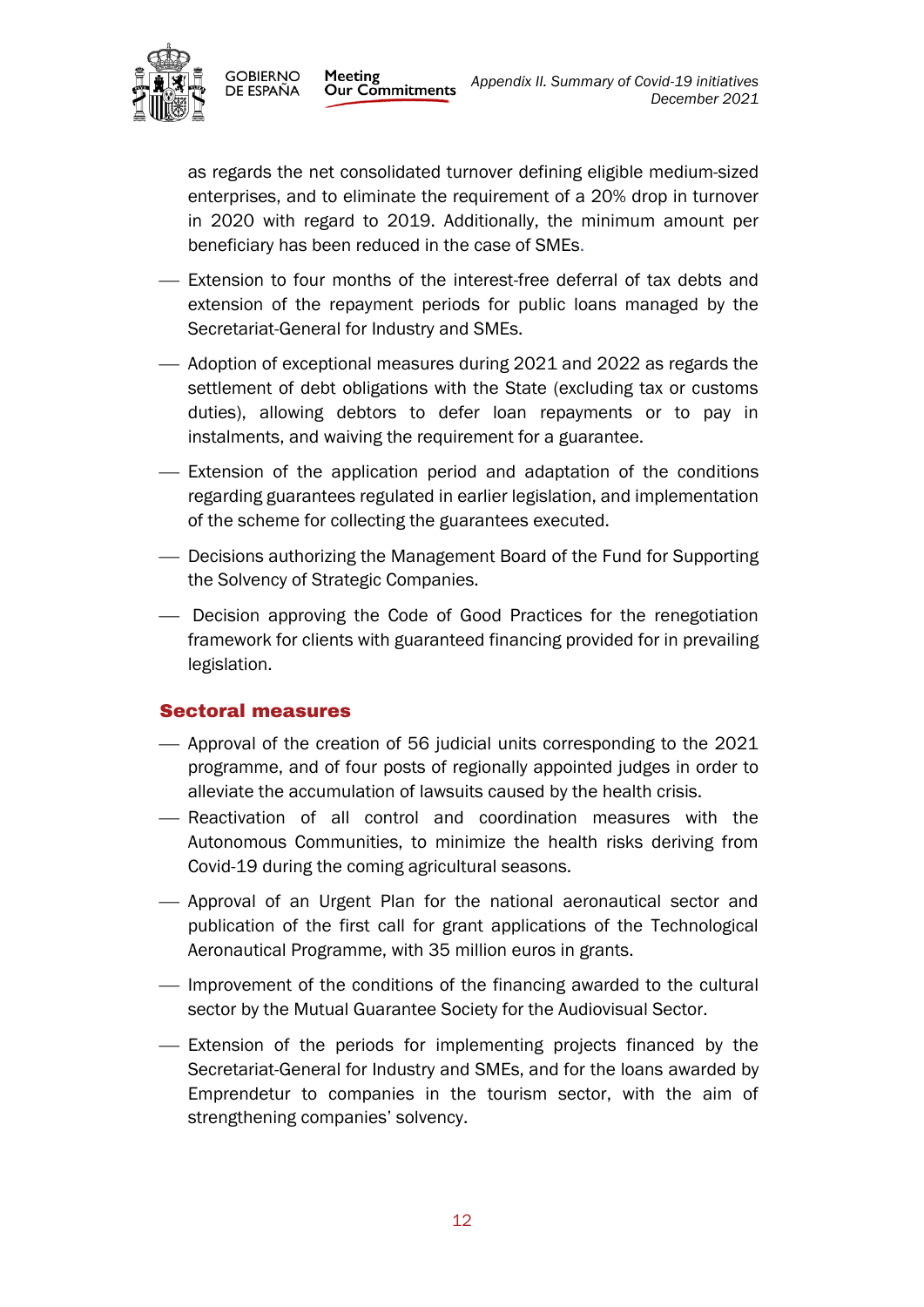

**GOBIERNO** DE ESPAÑA

- Approval of domestic legislation reflecting the flexibility introduced by the Common Agricultural Policy transitional regulation in respect of vine planting authorizations, with the aim of helping winegrowers to overcome the difficulties caused by the Covid-19 pandemic.
- Adoption of vineyard restructuring and reconversion measures, investments in wineries and promotion in third countries, incorporating the new, more flexible scenario established in EU law.
- Extension of measures to restore the levels of activity recorded by the courts at the time of declaring the state of emergency.
- Implementation of a mechanism to offset the decline in income suffered in 2020 by urban public transport service operators as a result of the pandemic and of the measures adopted to contain the spread of the virus.
- Lifting of the ban prohibiting international cruise ships from docking at Spanish ports, with effect as of 7 June. In parallel, healthcare measures have been adopted to guarantee the safety of cruise ship activity.
- Roll-out of the "Travel safe" campaign.
- Launch of the "Te Mereces España" promotion campaign.

# 4. Financial support and measures aimed at Spain's Autonomous Communities

- Approval of the distribution of the extraordinary 13.5 billion euros fund for Autonomous Communities for the funding of expenses related to the Covid-19 pandemic.
- Extension, until 30 June 2022, of the deadline for the Autonomous Communities and the Autonomous Cities of Ceuta and Melilla to repay any unspent funds in the Covid Line of direct aid to companies and selfemployed workers.
- Decision regarding the distribution of the Autonomous Communities Financing Fund for the last few quarters, amounting to 32.7 billion euros in 2021, to help them address the consequences of the Covid-19 pandemic, strengthening their liquidity and public services.
- Approval of the procedure and conditions for the different Autonomous Communities to avail of the new REACT-EU Liquidity Fund compartment, which will facilitate the use of the EU funds envisaged in the REACT-EU programme. The purpose of the 10 billion euros fund is to help the Autonomous Communities to strengthen the Welfare State, safeguard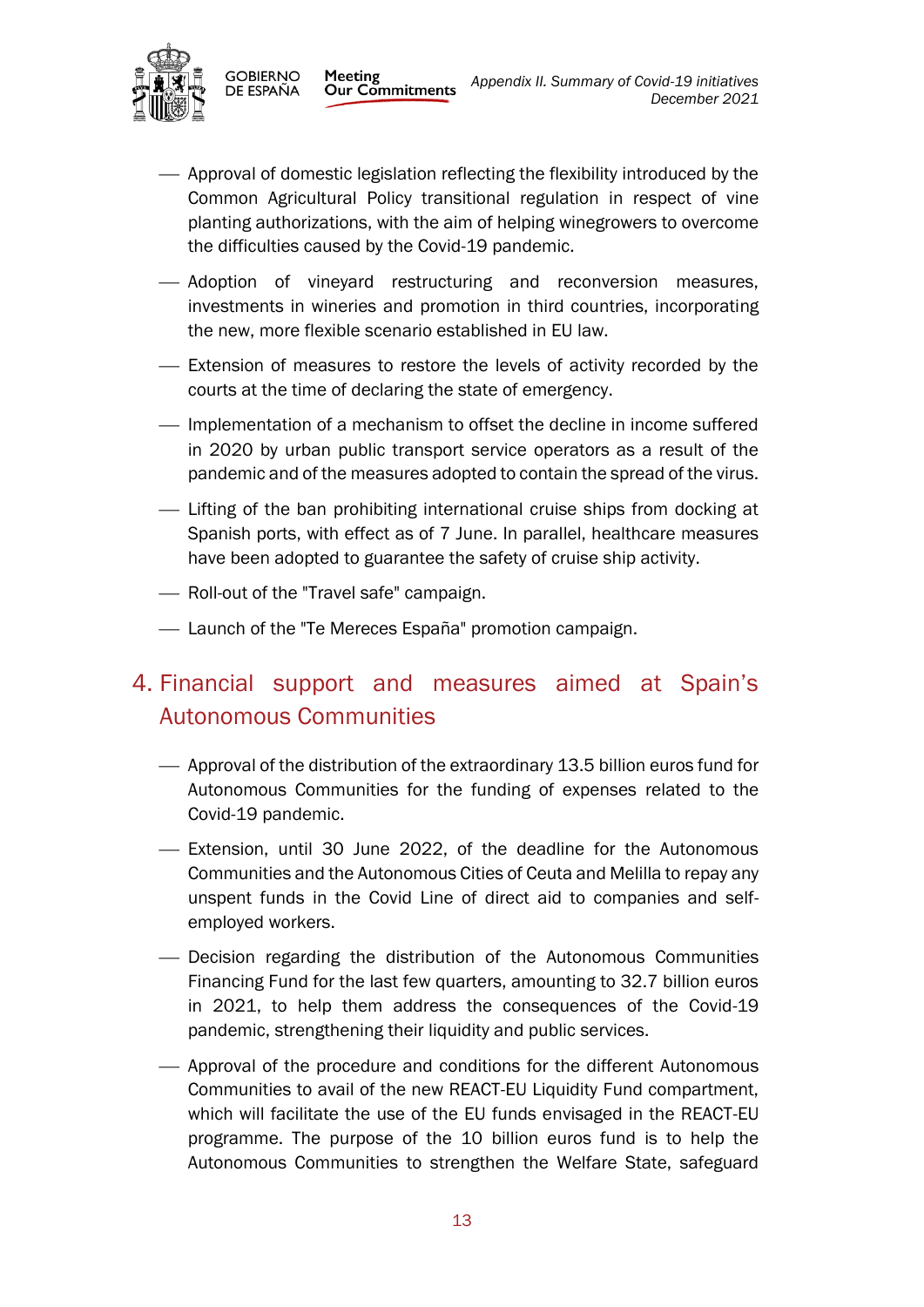



public services, and reboot the economy following the impact of the pandemic caused by Covid-19.

- Development of different procedures to provide assistance from the 7 billion euro Covid Line. Specifically, the Ministry of Finance has published a Ministerial Order to distribute the funds between the Autonomous Communities and the Autonomous Cities of Ceuta and Melilla, and collaboration agreements have been sent.
- Extension of permission to the Autonomous Communities to award Covid Line subsidies to companies and professionals in sectors not initially considered to have been among those worst affected by the Covid-19 pandemic, provided that they have been affected in the territory of said Autonomous Community. In addition, assistance may be awarded to viable companies that incurred losses in 2019 or that have corporate income tax losses, as a result of exceptional circumstances.